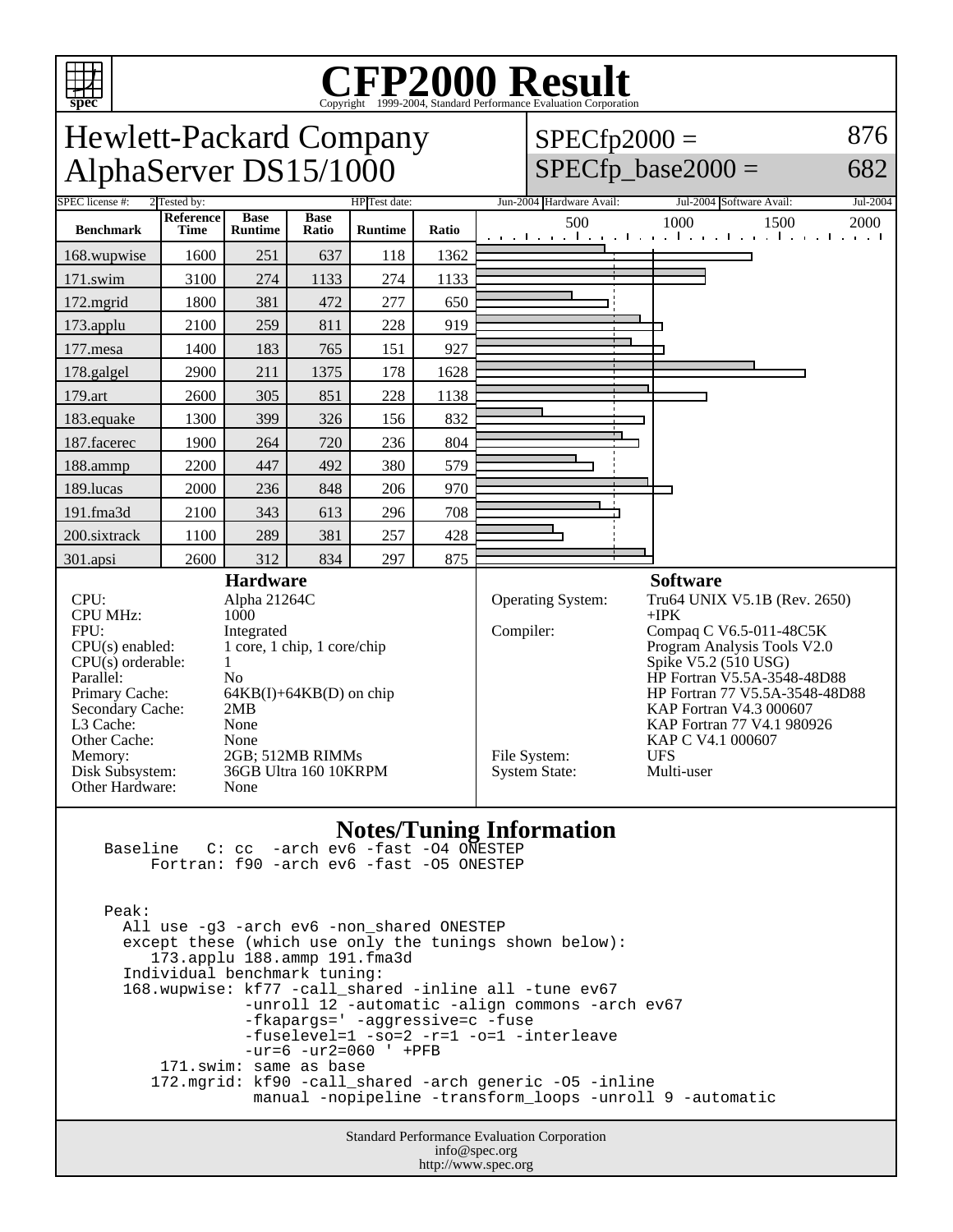

## Copyright ©1999-2004, Standard Performance Evaluation Corporation

Hewlett-Packard Company AlphaServer DS15/1000 SPEC license #: 2 Tested by: HP Test date: Jun-2004 Hardware Avail: Jul-2004 Software Avail: Jul-2004

 $SPECfp2000 =$ 

 $SPECfp\_base2000 =$ 

876

682

#### **Notes/Tuning Information (Continued)** -fkapargs='-aggressive=a -fuse -interleave -ur=2 -ur3=5 -cachesize=128,16000 ' +PFB 173.applu: kf90 -O5 -transform\_loops

|                                                             | -fkapargs=' -o=0 -nointerleave -ur=14<br>$-ur2 = 260 -ur3 = 18' + PFB$                                                    |  |  |  |  |  |
|-------------------------------------------------------------|---------------------------------------------------------------------------------------------------------------------------|--|--|--|--|--|
|                                                             | 177. mesa: kcc -fast -04 +CFB +IFB                                                                                        |  |  |  |  |  |
|                                                             | 178.galgel: f90 -05 -fast -unroll 5 -automatic                                                                            |  |  |  |  |  |
|                                                             | 179.art: kcc -assume whole_program -ldensemalloc                                                                          |  |  |  |  |  |
|                                                             | -call_shared -assume restricted_pointers                                                                                  |  |  |  |  |  |
|                                                             | -unroll 16 -inline none -ckapargs='                                                                                       |  |  |  |  |  |
|                                                             | -fuse -fuselevel=1 -ur=3' +PFB                                                                                            |  |  |  |  |  |
|                                                             | 183. equake: cc -call_shared -arch generic -fast -04                                                                      |  |  |  |  |  |
|                                                             | -ldensemalloc -assume restricted pointers<br>-inline speed -unroll 13 -xtaso_short +PFB                                   |  |  |  |  |  |
|                                                             | 187. facerec: f90 -04 -nopipeline -inline all                                                                             |  |  |  |  |  |
|                                                             | -non_shared -speculate all -unroll 7                                                                                      |  |  |  |  |  |
|                                                             | -automatic -assume accuracy sensitive                                                                                     |  |  |  |  |  |
|                                                             | -math_library fast +IFB                                                                                                   |  |  |  |  |  |
|                                                             | 188.ammp: cc -arch host -04 -ifo -assume nomath_errno                                                                     |  |  |  |  |  |
|                                                             | -assume trusted_short_alignment -fp_reorder                                                                               |  |  |  |  |  |
|                                                             | -readonly_strings -ldensemalloc -xtaso_short                                                                              |  |  |  |  |  |
|                                                             | -assume restricted_pointers -unroll 9                                                                                     |  |  |  |  |  |
|                                                             | -inline speed +CFB +IFB +PFB                                                                                              |  |  |  |  |  |
|                                                             | 189.1ucas: kf90 -05 -fkapargs='-ur=1' +PFB<br>191.fma3d: kf90 -04 -transform_loops -fkapargs='-cachesize=128,16000 ' +PFB |  |  |  |  |  |
|                                                             | 200.sixtrack: f90 -fast -05 -assume accuracy sensitive                                                                    |  |  |  |  |  |
|                                                             | -notransform_loops +PFB                                                                                                   |  |  |  |  |  |
|                                                             | 301.apsi: kf90 -05 -inline none -call_shared -speculate all                                                               |  |  |  |  |  |
|                                                             | -align commons -fkapargs=' -aggressive=ab                                                                                 |  |  |  |  |  |
|                                                             | $-tune=ev5 - fuse -ur=1 -ur2=60 -ur3=20$                                                                                  |  |  |  |  |  |
|                                                             | $-cachesize=128,16000'$                                                                                                   |  |  |  |  |  |
|                                                             |                                                                                                                           |  |  |  |  |  |
|                                                             | Most benchmarks are built using one or more types of<br>profile-driven feedback. The types used are designated            |  |  |  |  |  |
|                                                             | by abbreviations in the notes:                                                                                            |  |  |  |  |  |
|                                                             |                                                                                                                           |  |  |  |  |  |
|                                                             | +CFB: Code generation is optimized by the compiler, using                                                                 |  |  |  |  |  |
| feedback from a training run. These commands are            |                                                                                                                           |  |  |  |  |  |
|                                                             | done before the first compile (in phase "fdo_pre0"):                                                                      |  |  |  |  |  |
|                                                             |                                                                                                                           |  |  |  |  |  |
|                                                             | mkdir /tmp/pp                                                                                                             |  |  |  |  |  |
|                                                             | rm -f /tmp/pp/\${baseexe}*                                                                                                |  |  |  |  |  |
| and these flags are added to the first and second compiles: |                                                                                                                           |  |  |  |  |  |
|                                                             |                                                                                                                           |  |  |  |  |  |
|                                                             | PASS1_CFLAGS = -prof_gen_noopt -prof_dir /tmp/pp                                                                          |  |  |  |  |  |
|                                                             | PASS2_CFLAGS = -prof_use_feedback -prof_dir /tmp/pp                                                                       |  |  |  |  |  |
|                                                             |                                                                                                                           |  |  |  |  |  |
|                                                             | (Peak builds use /tmp/pp above; base builds use /tmp/pb.)                                                                 |  |  |  |  |  |
|                                                             | +IFB: Icache usage is improved by the post-link-time optimizer                                                            |  |  |  |  |  |
|                                                             | Spike, using feedback from a training run.<br>These commands                                                              |  |  |  |  |  |
|                                                             | are used (in phase "fdo_postN"):                                                                                          |  |  |  |  |  |
|                                                             |                                                                                                                           |  |  |  |  |  |
|                                                             | mv \${baseexe} oldexe                                                                                                     |  |  |  |  |  |
|                                                             | spike oldexe -feedback oldexe -o \${baseexe}                                                                              |  |  |  |  |  |
| <b>Standard Performance Evaluation Corporation</b>          |                                                                                                                           |  |  |  |  |  |

info@spec.org http://www.spec.org